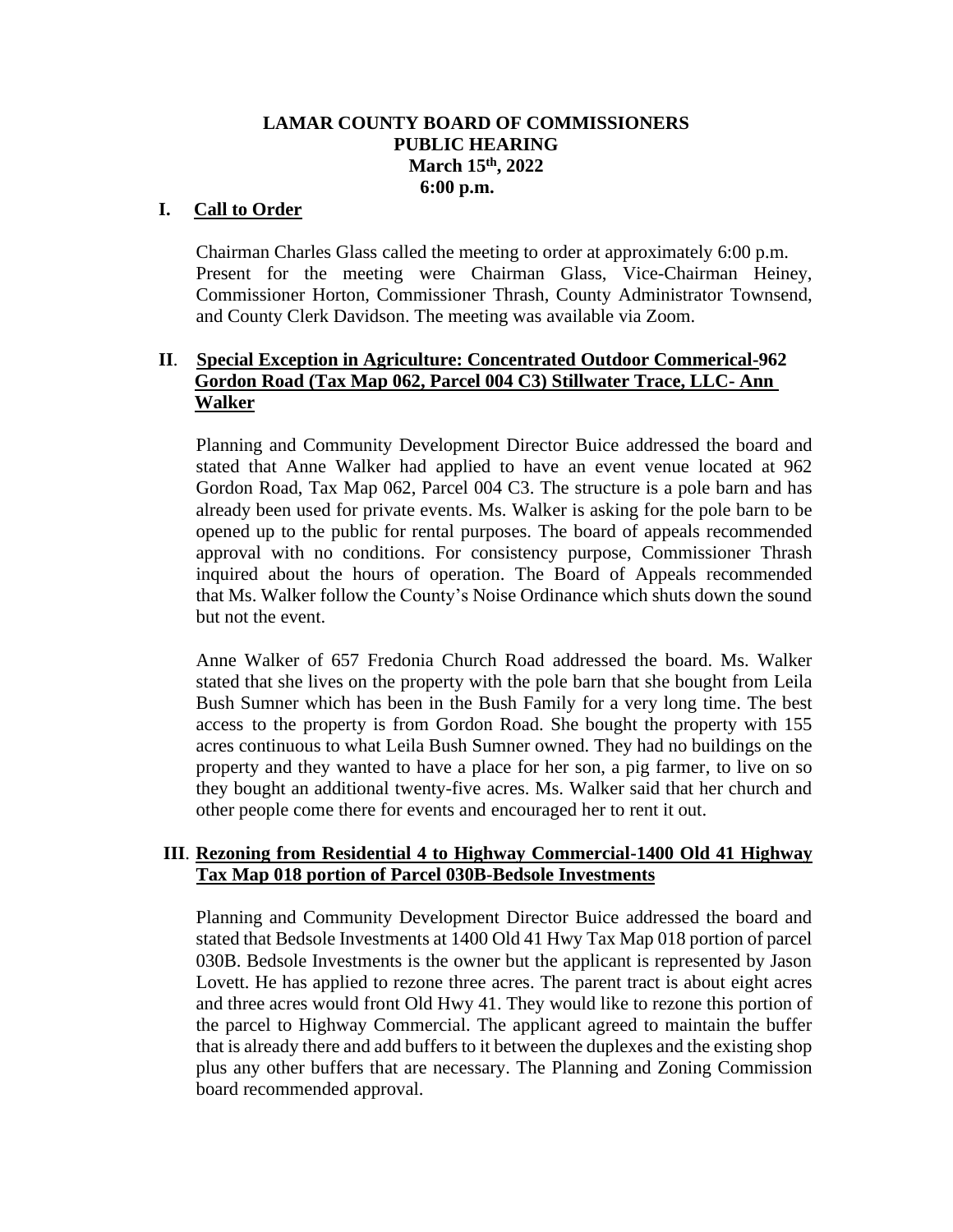Jason Lovett of 1198 Brown Road Griffin, Georgia, Lamar County addressed the board. Mr. Lovett stated that they run a small shop that repairs roll-off containers. It is an auto body shop for dumpsters. They contract with companies that bring in dumpsters and they refurbish them. They take the bottoms out, grind them, paint them and release them to the company. Mr. Lovett said that there was a citizen who had an issue with the traffic of their trucks on Trice Road. Trice Road has a "no-thru truck" sign therefore they have re-routed their trucks. Their property is surrounded by other commercial truck traffic. They have about 100 dumpsters on the property. They follow safety procedures and have the necessary fire safety equipment in case of a fire. The dumpsters are required to be empty when they come on the property. They have three people who weld, one other person that is being trained, and four other people around the State. Once the dumpsters leave the property they are taken somewhere throughout the State. They have operations in other cities and counties that distribute their dumpsters. Improvements to their facility were made by pouring new concrete in the pad areas, installing new LED lights, installing new gutters, and painting all of their columns. They have a good relationship with their neighbors. Mr. Lovett stated that their business is a contributor to the county's revenue.

### **IV. Rezoning from Residential 3 to Commercial 2-Vacant 1.76 Acre Lot on VFW Road (Tax Map 33, Parcel 71)-Thomas Moss**

Planning and Community Development Director Buice addressed the board and stated that Thomas Moss has applied to rezone his 1.76-acre tract located on VFW Road Tax Map 33, Parcel 71. It is currently zoned Residential 3 and he would like for it to be zoned Commercial 2 for marketing purposes. Mr. Moss did not attend the Planning Commissioner board meeting so they tabled his request. Planning and Community Development Director Buice has been unable to contact Mr. Moss. She asked that if the board approved the rezoning request that a 25 ft. buffer be planted to the left of the property.

### **V. Special Exception in Agriculture for Small Engine/ATV Repair for 1269 Hwy 341 South-Tax Map 063 Parcel 023 Michael Thomason**

Planning and Community Development Director Buice addressed the board and stated that Michael Thomason has applied for a Special Exception in Agriculture (AR) for a small engine/ATV repair. He would like to do this on the side and if it grows, he will purchase commercial space. The property is located at 1269 Hwy 341 South Tax Map 063 Parcel 023 and is on 3.14 acres. The board of appeals recommended approval with no conditions. The ATVs will be stored in the building on the property. There have been no issues with the surrounding neighbors. There are no restrictions on hours of operation in the Home Occupation Ordinance but could be a consideration for this particular request. The board discussed setting the hours for cranking the ATVs from 7:00 a.m. to 9:00 p.m. as a condition to the Special Exception.